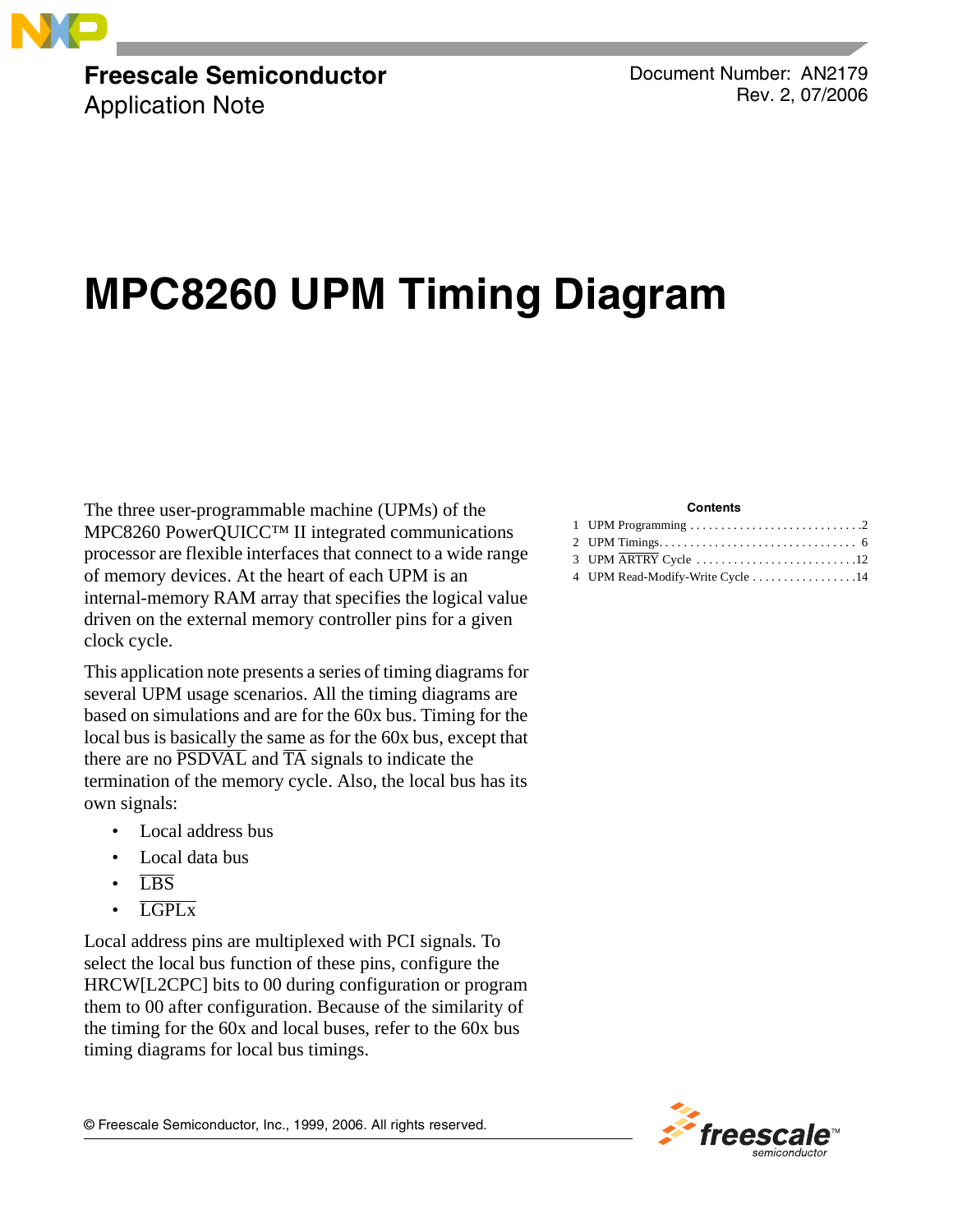

**UPM Programming**

## **1 UPM Programming**

The basic steps to program the UPMs are as follows:

- 1. Set up BRx and ORx.
- 2. Configure MxMR[OP] = 01 for writing to a RAM array.
- 3. Write patterns to the RAM array by accessing the UPM with a single-byte transaction.
- 4. Program MPTPR and L/PSRT if refresh is required.
- 5. Configure  $MxMR[OP] = 00$  for normal operation.

<span id="page-1-0"></span>[Example 1](#page-1-0) shows the detailed assembly code for completing these general steps.

## **Example 1. Assembly Language**

```
# Set up OR1 
addis r2,r0,0xffff
ori r2,r2,0x0820
addis r1,r0,0x0f01
ori r1,r1,0x010c 
stw r2, 0x0000(r1) 
# Set up BR1 
addis r2,r0,0x0100
ori r2,r2,0x1881 
addis r1,r0,0x0f01
ori r1,r1,0x0108 
stw r2, 0x0000(r1)
# MAMR OP = 01 for write RAM code starting at address 00 (READ Routine)
addis r2,r0,0x1000
ori r2,r2,0x8000 
addis r1,r0,0x0f01
ori r1,r1,0x0170
stw r2, 0x0000(r1)
# MDR 
addis r2,r0,0x08ea
ori r2,r2,0xa800 
addis r1,r0,0x0f01
```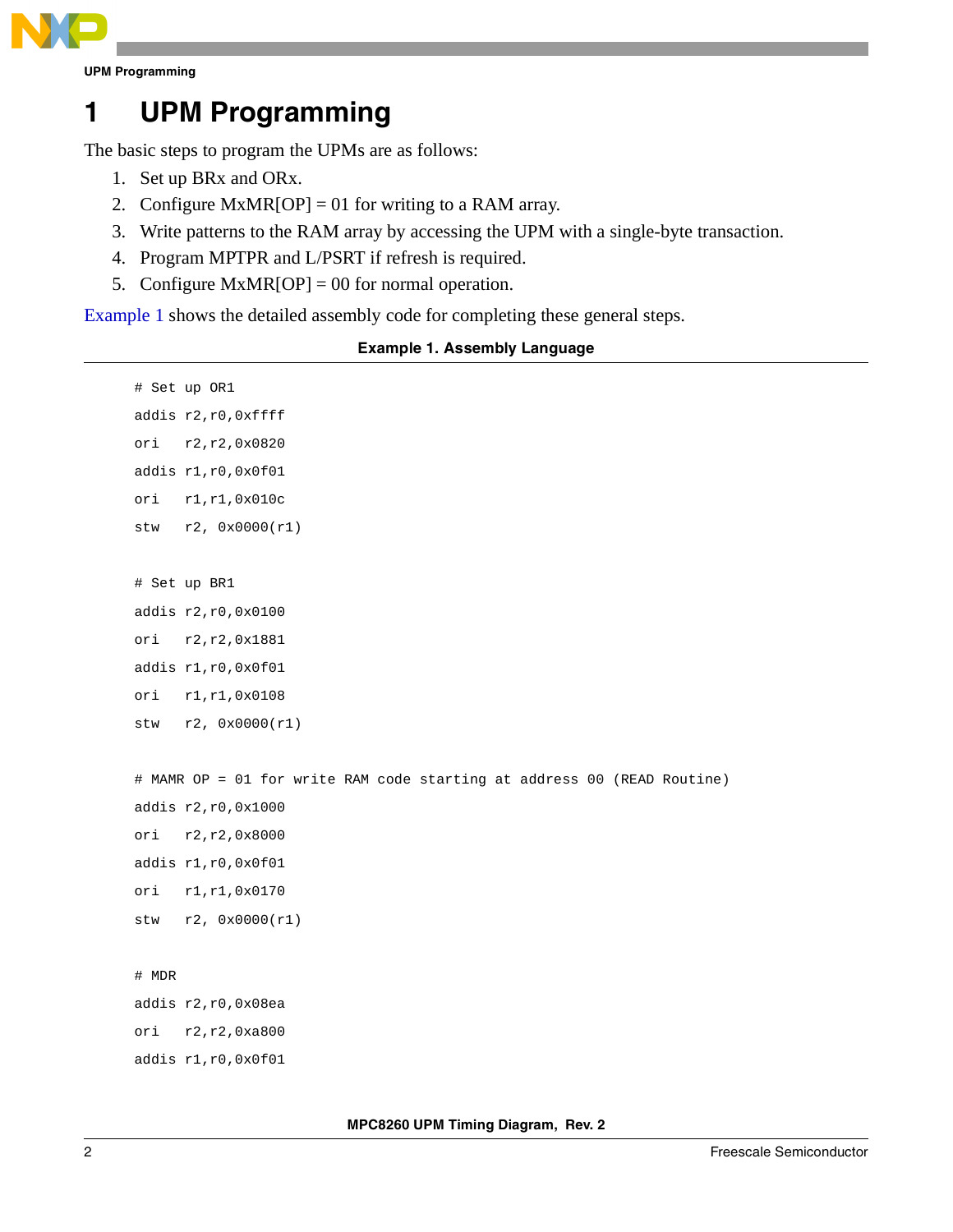**UPM Programming**

```
ori r1,r1,0x0188
stw r2, 0x0000(r1) 
# Single byte hit (stb) of 0x0100_0008 to write MDR to RAM array 00
addis r2,r0,0x0100
ori r2,r2,0x0000
stb r1, 0x0008(r2) 
# MDR 
addis r2,r0,0x00a0
ori r2,r2,0xa800 
addis r1,r0,0x0f01
ori r1,r1,0x0188
stw r2, 0x0000(r1) 
# Single byte hit (stb) of 0x0100_0008 to write MDR to RAM array 01
addis r2,r0,0x0100
ori r2,r2,0x0000
stb r1, 0x0008(r2) 
# MDR 
addis r2,r0,0x00a0
ori r2,r2,0xa800 
addis r1,r0,0x0f01
ori r1,r1,0x0188
stw r2, 0x0000(r1) 
# Single byte hit (stb) of 0x0100_0008 to write MDR to RAM array 02
addis r2,r0,0x0100
ori r2,r2,0x0000
stb r1, 0x0008(r2) 
# MDR 
addis r2,r0,0x00a0
ori r2,r2,0xa800 
addis r1,r0,0x0f01
ori r1,r1,0x0188
```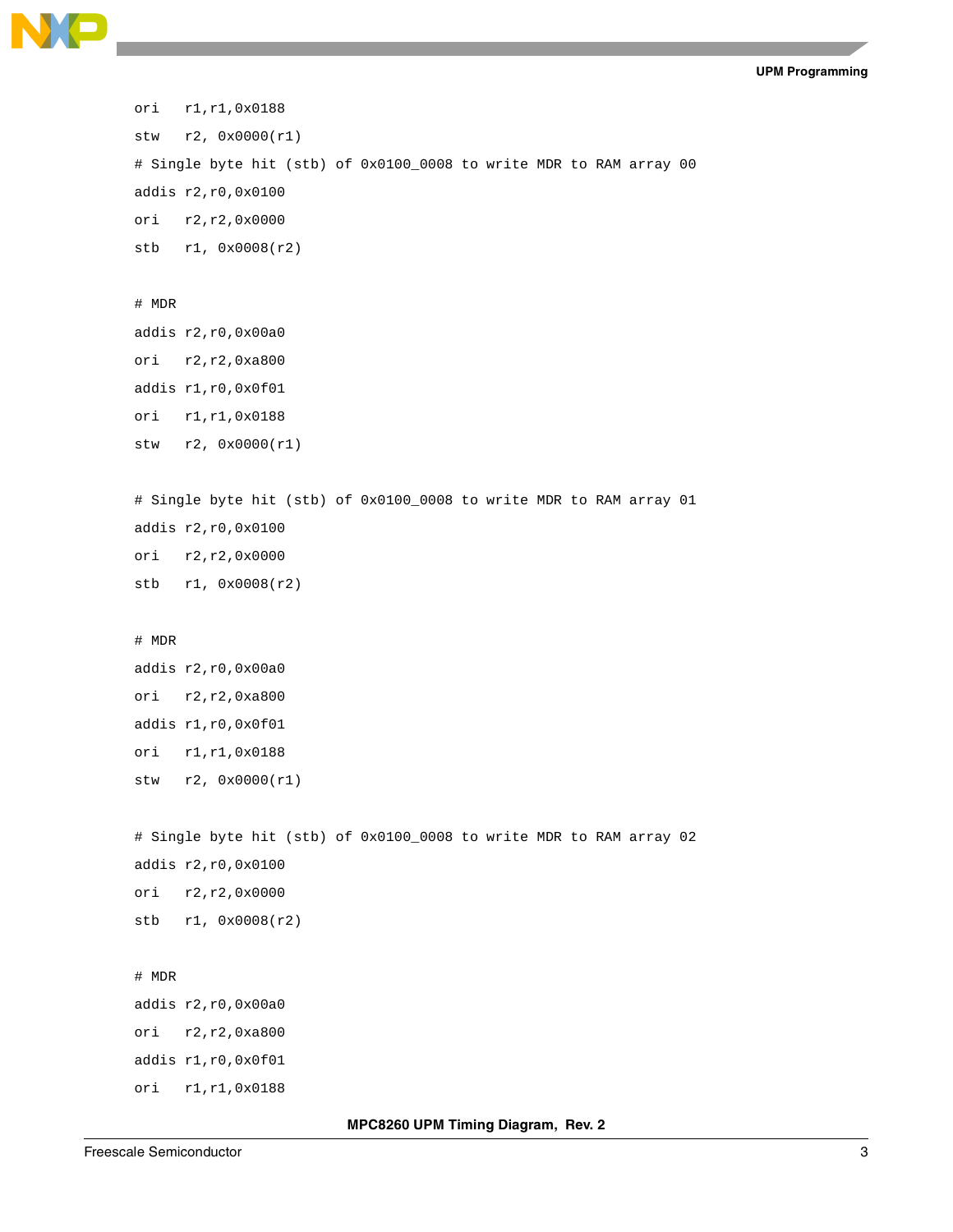

**UPM Programming**

```
stw r2, 0x0000(r1) 
# Single byte hit (stb) of 0x0100_0008 to write MDR to RAM array 03
addis r2,r0,0x0100
ori r2,r2,0x0000
stb r1, 0x0008(r2) 
# MDR 
addis r2,r0,0x00a0
ori r2,r2,0xa800 
addis r1,r0,0x0f01
ori r1,r1,0x0188
stw r2, 0x0000(r1) 
# Single byte hit (stb) of 0x0100_0008 to write MDR to RAM array 04
addis r2,r0,0x0100
ori r2,r2,0x0000
stb r1, 0x0008(r2) 
# MDR 
addis r2,r0,0x01b5
ori r2,r2,0x4405 
addis r1,r0,0x0f01
ori r1,r1,0x0188
stw r2, 0x0000(r1) 
# Single byte hit (stb) of 0x0100_0008 to write MDR to RAM array 05
addis r2,r0,0x0100
ori r2,r2,0x0000
stb r1, 0x0008(r2) 
# MAMR OP = 01 for write RAM code starting at address 18 (WRITE Routine)
addis r2,r0,0x1000
ori r2,r2,0x8018
addis r1,r0,0x0f01
ori r1,r1,0x0170 
stw r2, 0x0000(r1)
```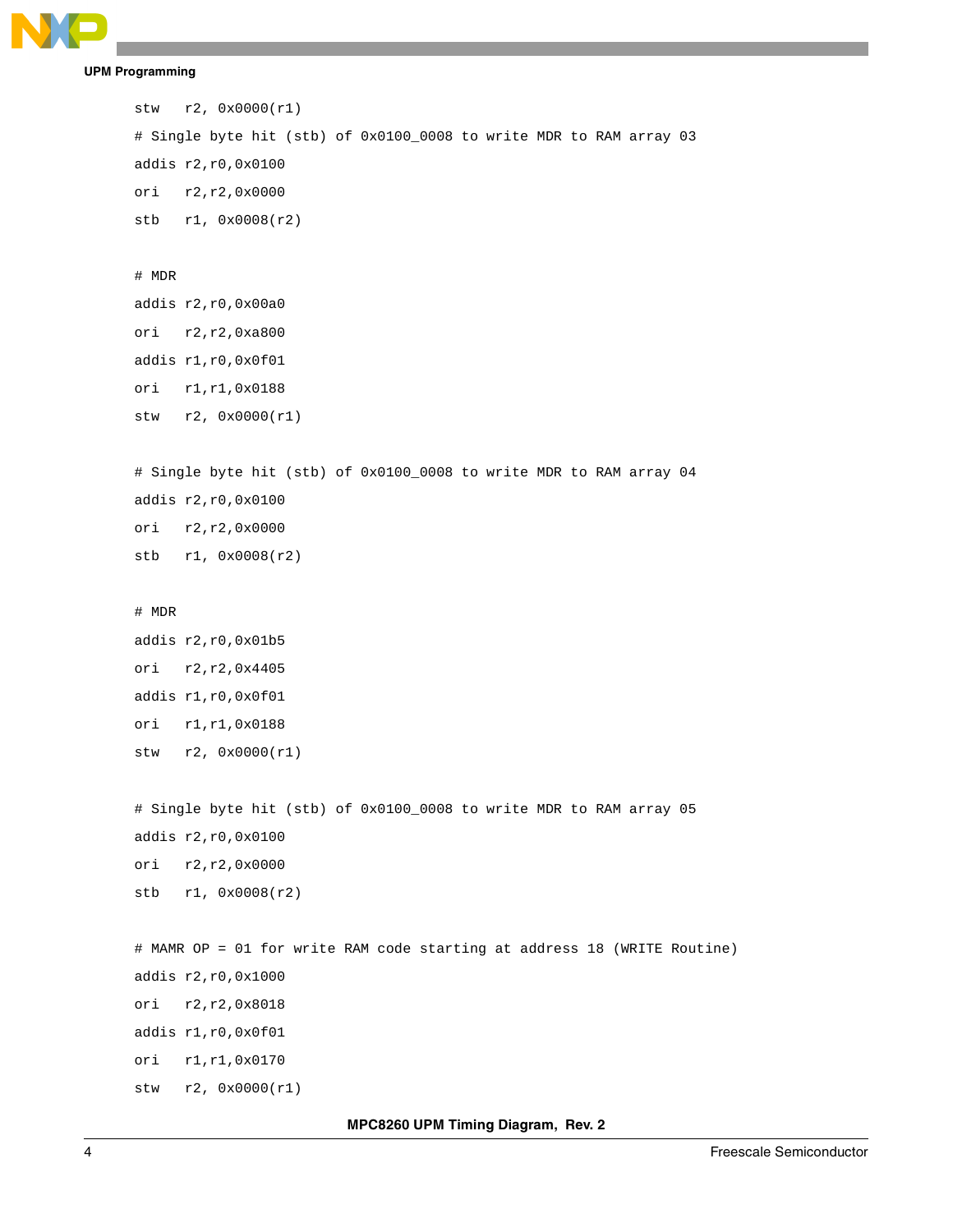

```
# MDR 
addis r2,r0,0x8000
ori r2,r2,0xa800 
addis r1,r0,0x0f01
ori r1,r1,0x0188
stw r2, 0x0000(r1) 
# Single byte hit (stb) of 0x0100_0008 to write MDR to RAM array 18
addis r2,r0,0x0100
ori r2,r2,0x0000
stb r1, 0x0008(r2) 
# MDR 
addis r2,r0,0x1000
ori r2,r2,0x0005 
addis r1,r0,0x0f01
ori r1,r1,0x0188
stw r2, 0x0000(r1) 
# Single byte hit (stb) of 0x0100_0008 to write MDR to RAM array 19
addis r2,r0,0x0100
ori r2,r2,0x0000
stb r1, 0x0008(r2) 
# MAMR OP = 00 for normal operation
addis r2,r0,0x0000
ori r2,r2,0x0000
addis r1,r0,0x0f01
ori r1,r1,0x0170 
stw r2, 0x0000(r1) 
#Access to memory controlled by UPM
addis r2,r0,0x0100
ori r2,r2,0x0000 
lwz r3, 0x0018(r2)
stw r1, 0x0018(r2)
```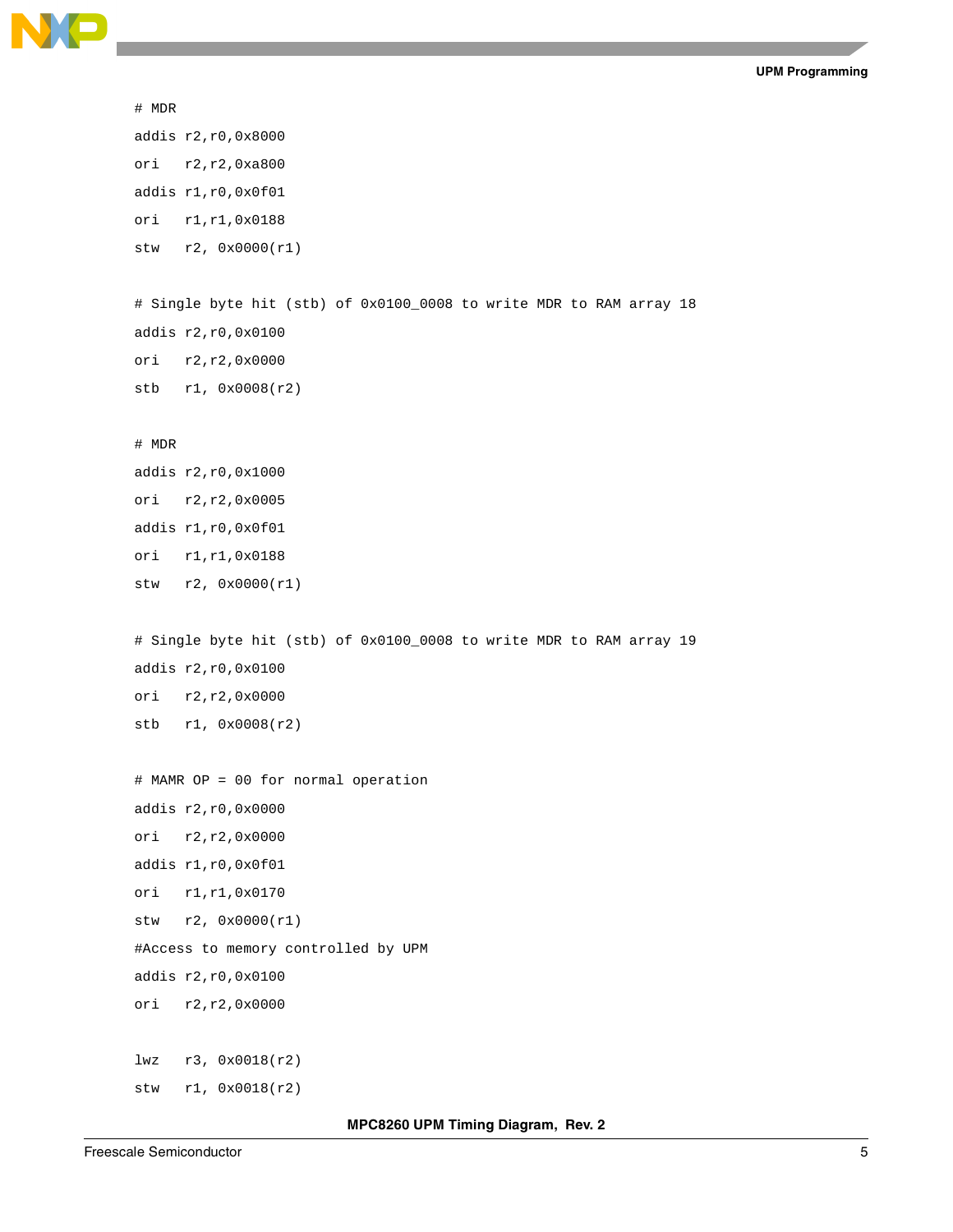

**UPM Timings**

## **2 UPM Timings**

[Figure 1](#page-5-0) shows a 32-bit single beat read/write on a 32-bit port.



Notes:

 $1$  RAM word for a single-beat read (a single-beat write starts at RAM address 0x18)

| 00: 08ea a800 | 03: 00a0 0000 |
|---------------|---------------|
|---------------|---------------|

01: 00a0 0000 04: 00a0 0000

02: 00a0 0000 05: 01b5 5405

<span id="page-5-0"></span> $^2$  Data bus end at PSDVAL for both a single-beat read and write. For a write, the data bus starts when  $\overline{\rm DBB}$  is asserted. For a read, the starting-point depends on the RAM pattern and the memory UPM controls.

### **Figure 1. 32-Bit Single Beat Read/Write on 32-Bit Port**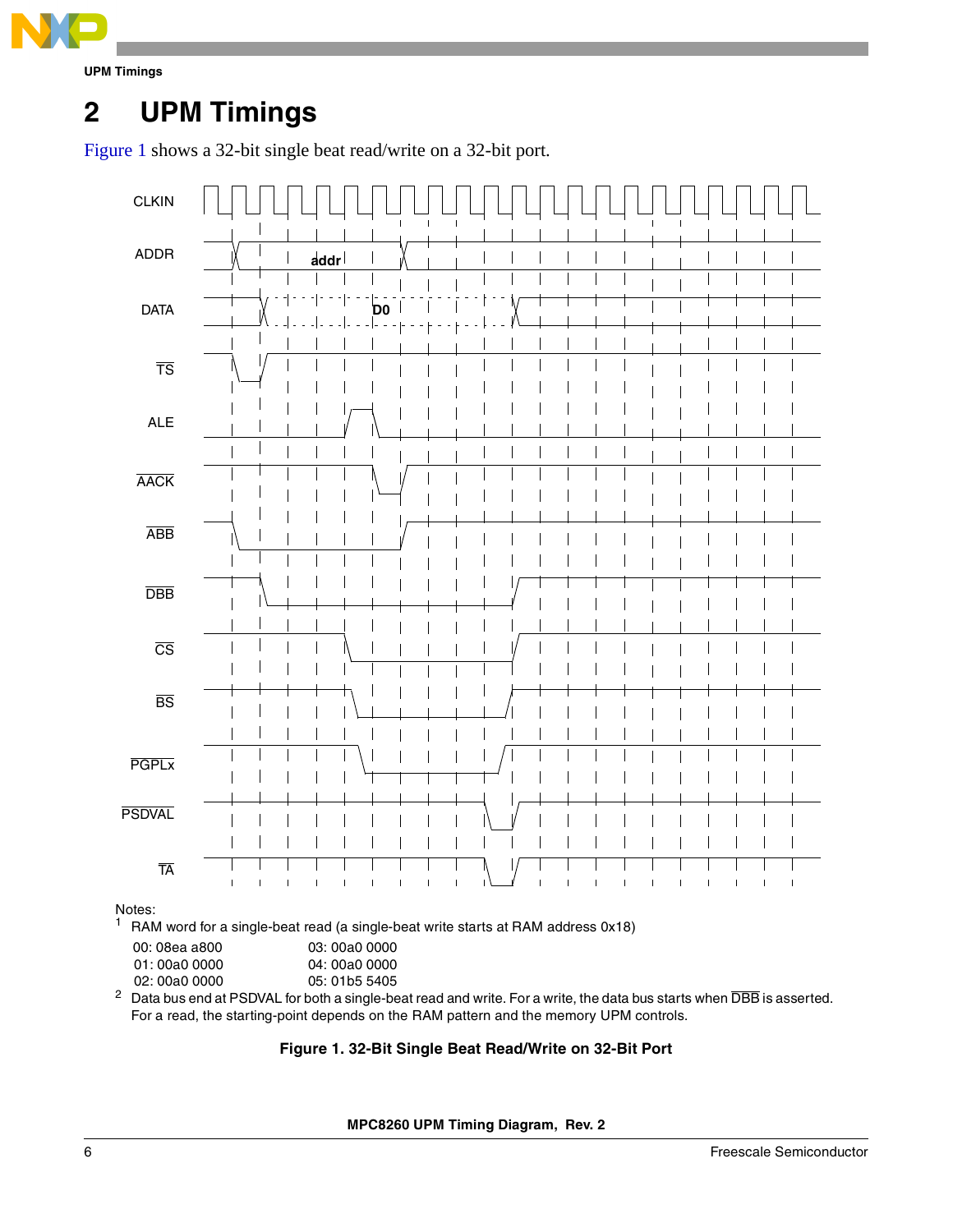

| <b>CLKIN</b>              |      | $\mathbf I$<br>$\mathbf{I}$ | $\mathbf I$ |                               | $\mathbf{I}$ |  |
|---------------------------|------|-----------------------------|-------------|-------------------------------|--------------|--|
| ADDR                      | addr |                             |             |                               |              |  |
| <b>DATA</b>               |      | D <sub>0</sub>              |             |                               |              |  |
| $\overline{\text{TS}}$    |      |                             |             |                               |              |  |
| <b>ALE</b>                |      |                             |             |                               |              |  |
| <b>AACK</b>               |      |                             |             |                               |              |  |
| <b>ABB</b>                |      |                             |             |                               |              |  |
| $\overline{\mathsf{DBB}}$ |      |                             |             |                               |              |  |
| $\overline{\text{CS}}$    |      |                             |             |                               |              |  |
| $\overline{\mathtt{BS}}$  |      |                             |             |                               |              |  |
| <b>PGPLx</b>              |      |                             |             | I<br>$\overline{\phantom{a}}$ | I            |  |
| <b>PSDVAL</b>             |      |                             |             |                               |              |  |
| $\overline{\text{TA}}$    |      |                             |             |                               |              |  |
| <b>BADDR</b>              |      | addr                        |             |                               | $addr + 2$   |  |

[Figure 2](#page-6-0) shows a 32-bit single beat read/write on a 16-bit port.

Notes:

 $1$  RAM code is the same as for Figure 1.

<span id="page-6-0"></span><sup>2</sup> The single-beat 32-bit access is split to two 16-bit back-to-back accesses due to port size limitations.

#### **Figure 2. 32-Bit Single Beat Read/Write on 16-Bit Port**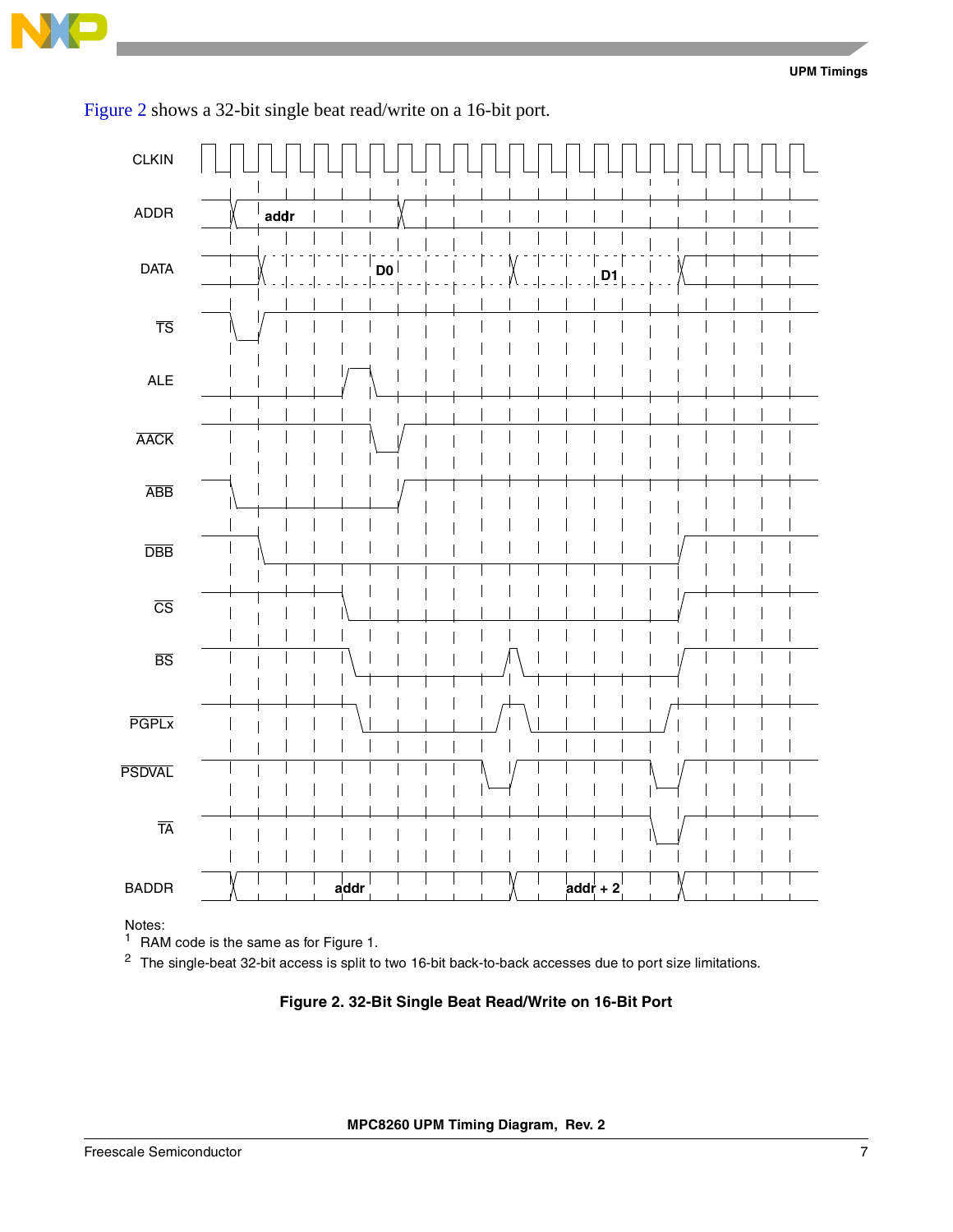

[Figure 3](#page-7-0) shows a 32-bit single-beat read/write on a 32-bit port.



00: 08ea a800 03: 00a0 0000

01: 00a0 0000 04: 00a0 0080 //LOOP=1

02: 00a0 0080 //LOOP=1 05: 01b5 5405

<span id="page-7-0"></span><sup>2</sup> Loop number is set at MxMR. RLFx for read, WLFx for write. Loop number is one for the above figure.

### **Figure 3. UPM with LOOP, 32-Bit Single Beat Read/Write on 32-Bit Port**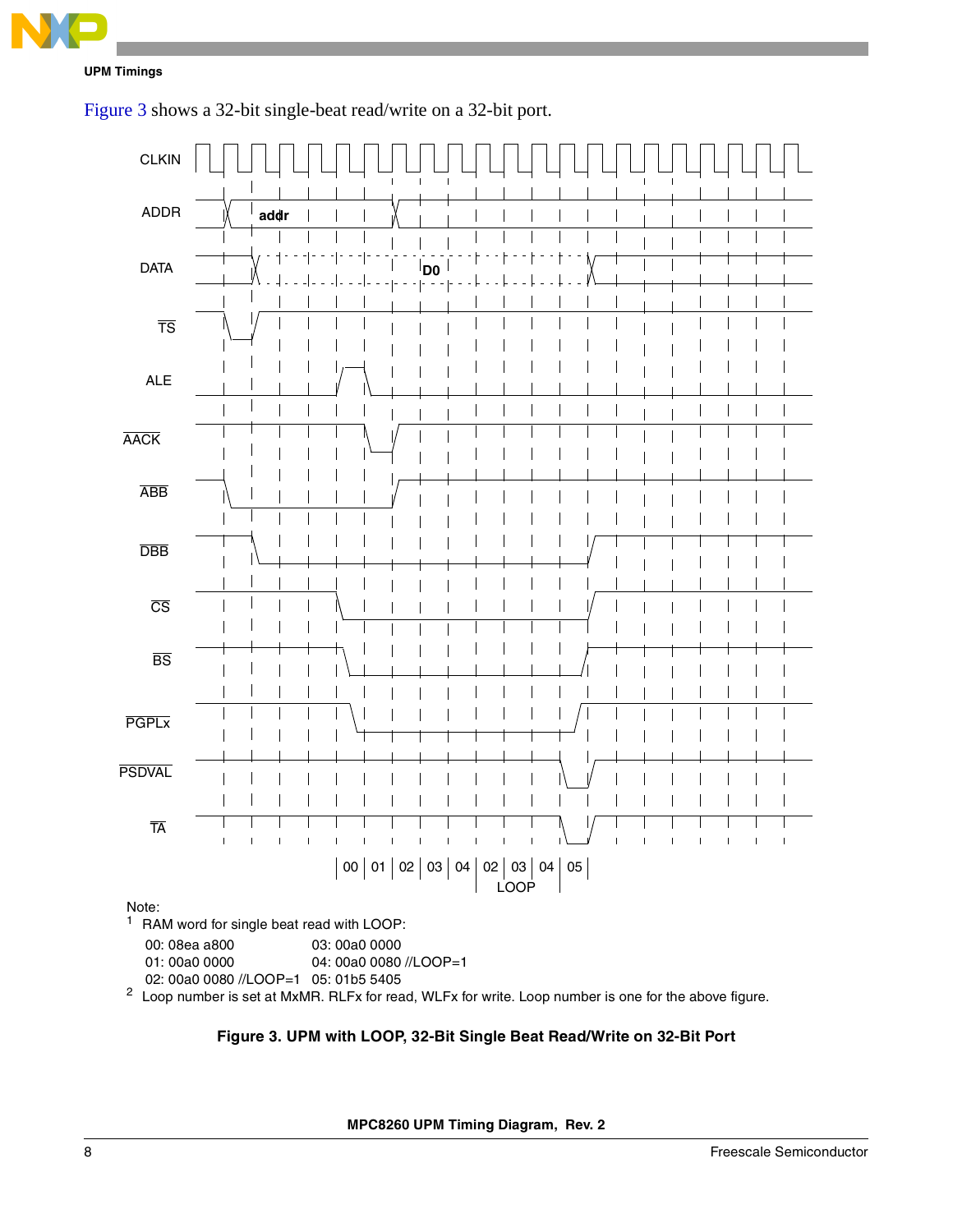

**UPM Timings**

[Figure 4](#page-8-0) shows the UPM with REDO.



<span id="page-8-0"></span>**Figure 4. UPM with REDO**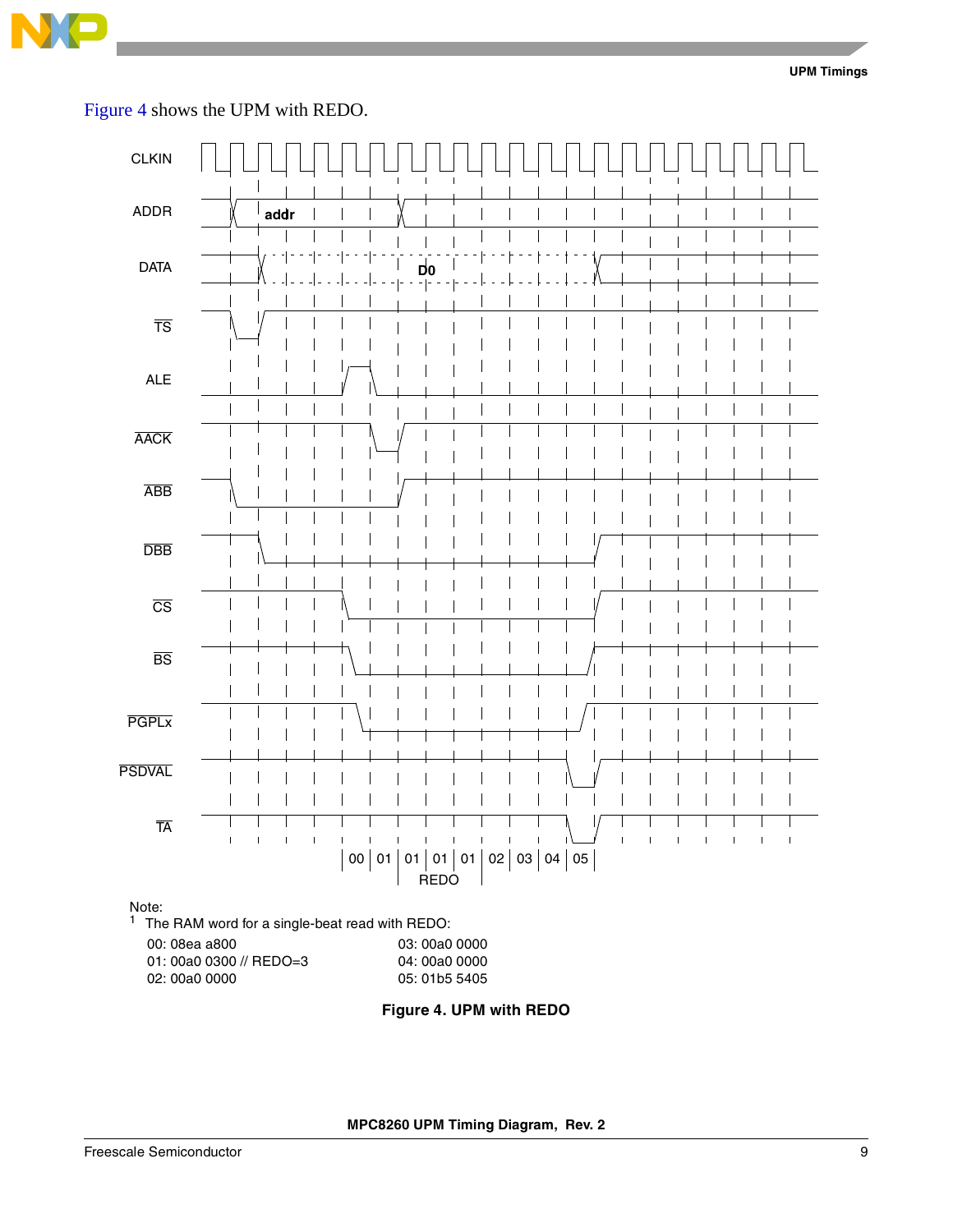

**UPM Timings**





Note:<br>1 Min

- Minimum RAM words for UPWAIT to take effect:
- 00: 08ea a800
- 01: 00a0 0000
- 02: 00a0 1000 // WAEN=1
- 03: 00a0 1000 // WAEN=1
- 04: 01b5 4405
- <sup>2</sup> WAEN needs to be set in two consecutive RAM words. The UPM waits at the second RAM word. [Figure 6](#page-10-0) shows what happens if only one WAEN is set.
- <span id="page-9-0"></span><sup>3</sup> Due to synchronization of UPWAIT, the internal UPWAIT is two cycles later than external UPWAIT. If the external UPWAIT goes active half a cycle after CS is active, the first WAEN that has an effect is at RAM address 02 for a read. Even if WAEN values of 00 and 01 are configured, the UPM does not wait because UPWAIT has not arrived yet due to delay.

## **Figure 5. UPM with Two Consecutive WAEN**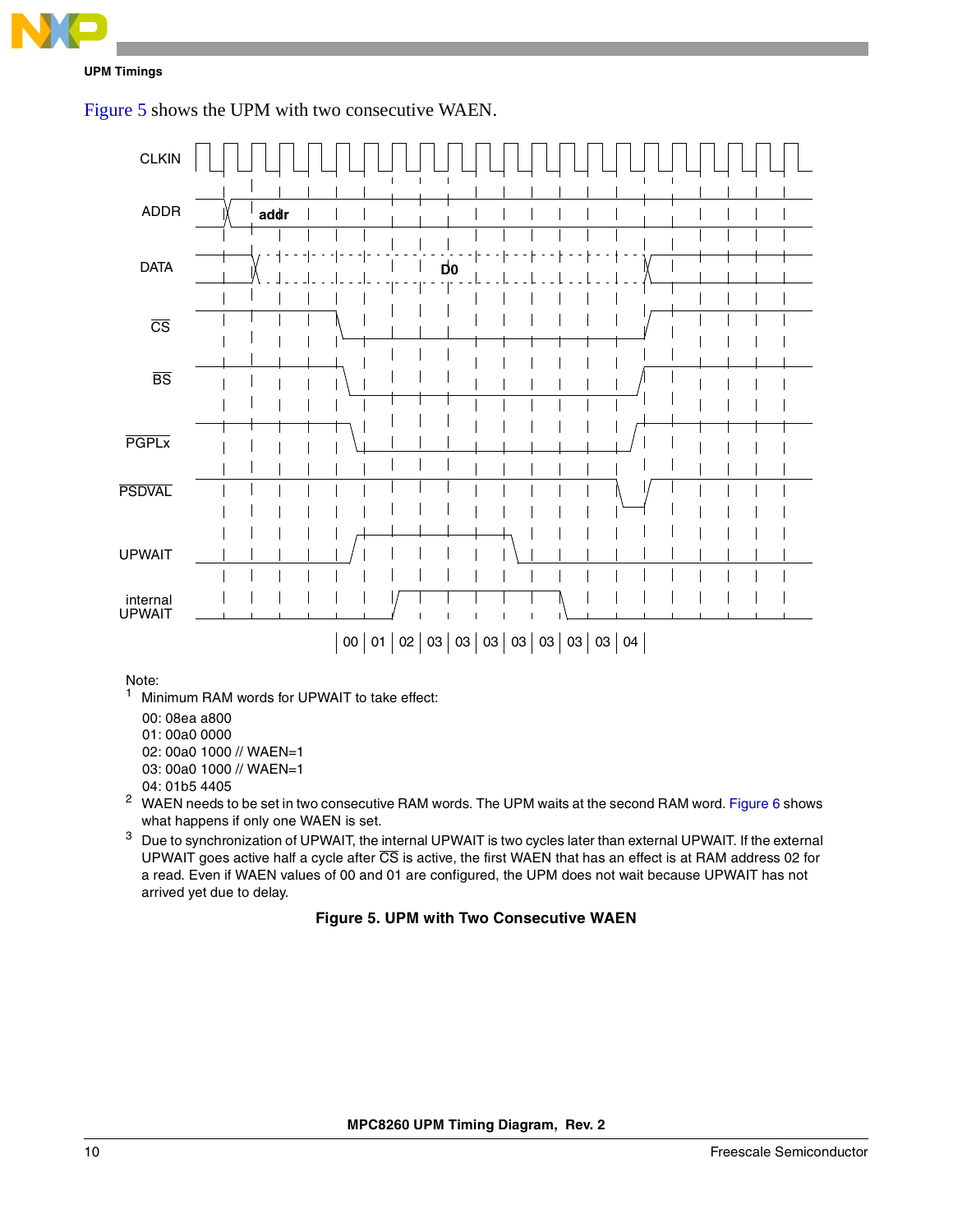![](_page_10_Picture_0.jpeg)

[Figure 6](#page-10-0) shows the UPM with UPWAIT and one WAEN.

![](_page_10_Figure_3.jpeg)

- 01: 00a0 0000
- 02: 00a0 1000 //WAEN=1
- 03: 00a0 0000
- 04: 01b5 4405

<sup>2</sup> Setting WAEN at RAM address 02 causes a single-cycle wait at pattern 03.

<span id="page-10-0"></span>If UPAWIT is negated, of course the UPM does not wait. However, even if UPWAIT is asserted, a single WAEN causes a wait of only one cycle for next the RAM pattern. Then it proceeds while ignoring the UPWAIT. That is why two consecutive WAENs are needed for a continuous UPWAIT.

#### **Figure 6. UPM with UPWAIT, One WAEN**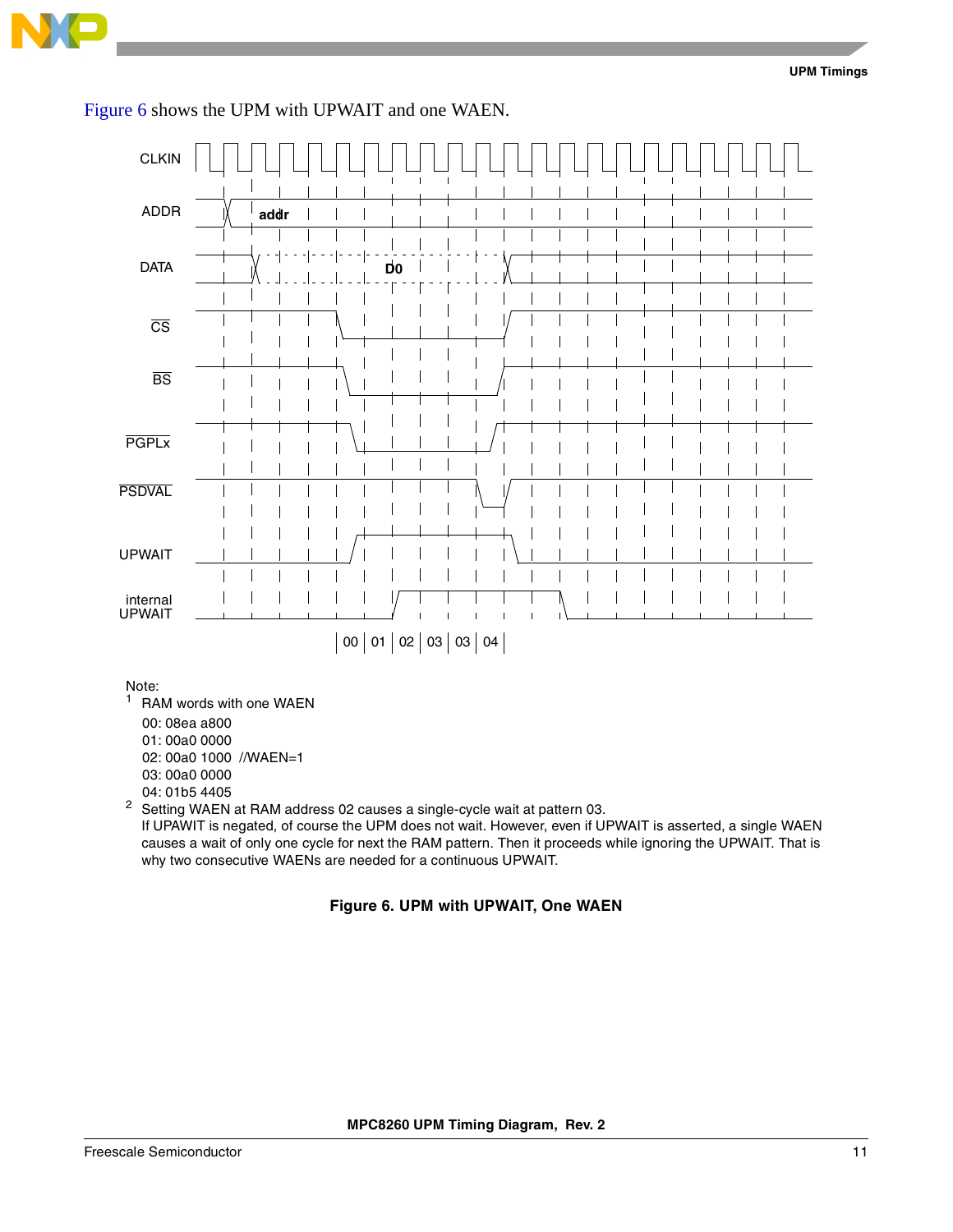**UPM ARTRY Cycle**

[Figure 7](#page-11-0) shows the UPM burst read/write on a 64-bit port.

![](_page_11_Figure_3.jpeg)

Note:<br> $\frac{1}{1}$  Ev.

Example RAM words for burst read:

- 08: 08ea a800
- 09: 00a0 0004 // UTA=1
- 0a: 00a0 0004 // UTA=1
- 0b: 00a0 0004 // UTA=1
- 0c: 00a0 0004 // UTA=1
- 0d: 01b5 5401
- <sup>2</sup> A burst write starts at RAM address 0x20
- <sup>3</sup> Care should be taken to program the correct number of UTAs in the burst code so that the UPM generates the required number of PSDAL signals for a burst.

## **Figure 7. UPM Burst Read/Write on 64-Bit Port**

## <span id="page-11-0"></span>**3 UPM ARTRY Cycle**

In 60x-compatible mode, the address transfer can be terminated with the requirement to retry if  $\overline{\text{ARTRY}}$ is asserted during the address tenure and through the cycle following AACK. The assertion causes the entire transaction (address and data tenure) to be rerun.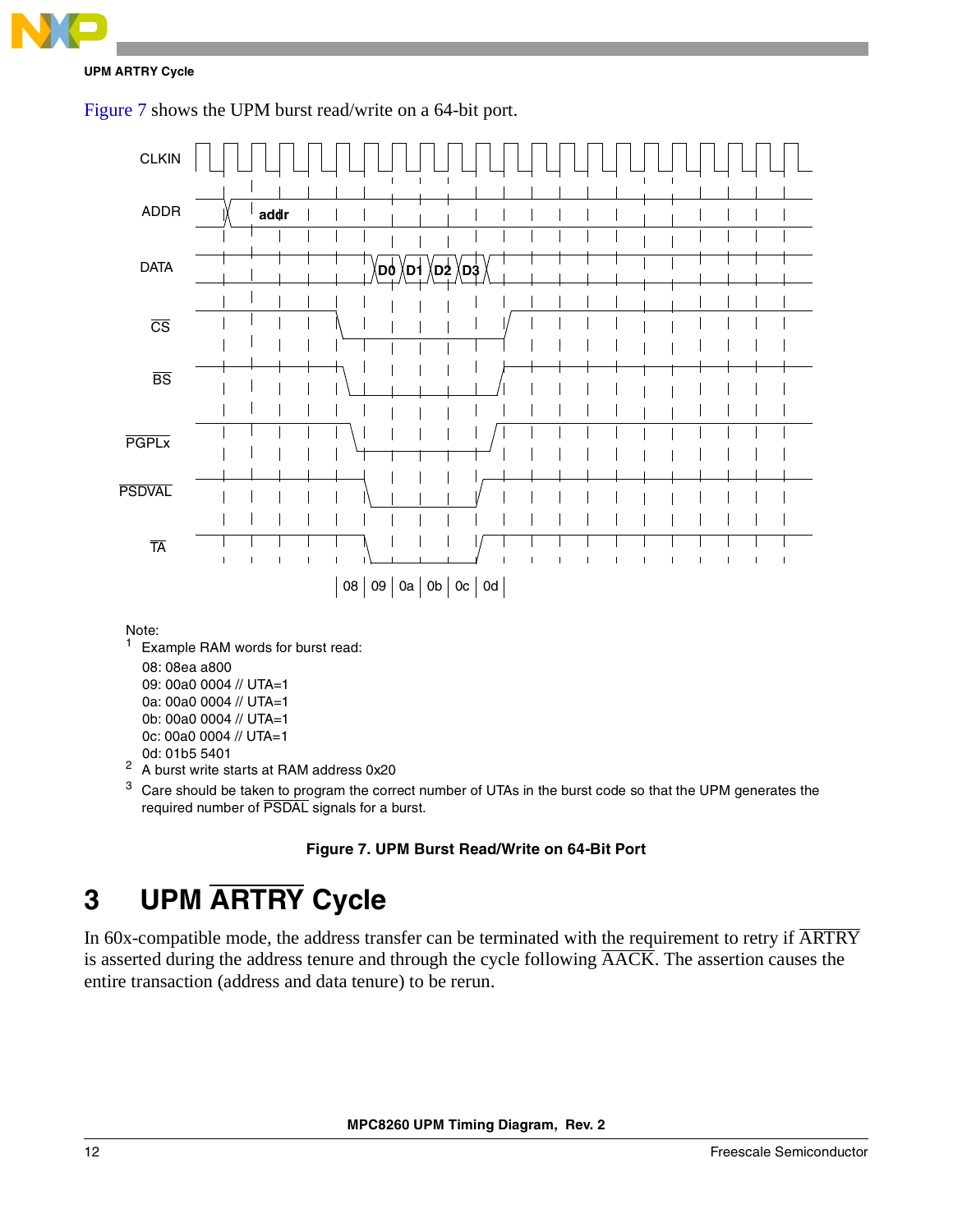![](_page_12_Picture_0.jpeg)

[Figure 8](#page-12-0) shows the UPM ARTRY cycle.

![](_page_12_Figure_3.jpeg)

## <span id="page-12-0"></span>**Figure 8. UPM ARTRY Cycle**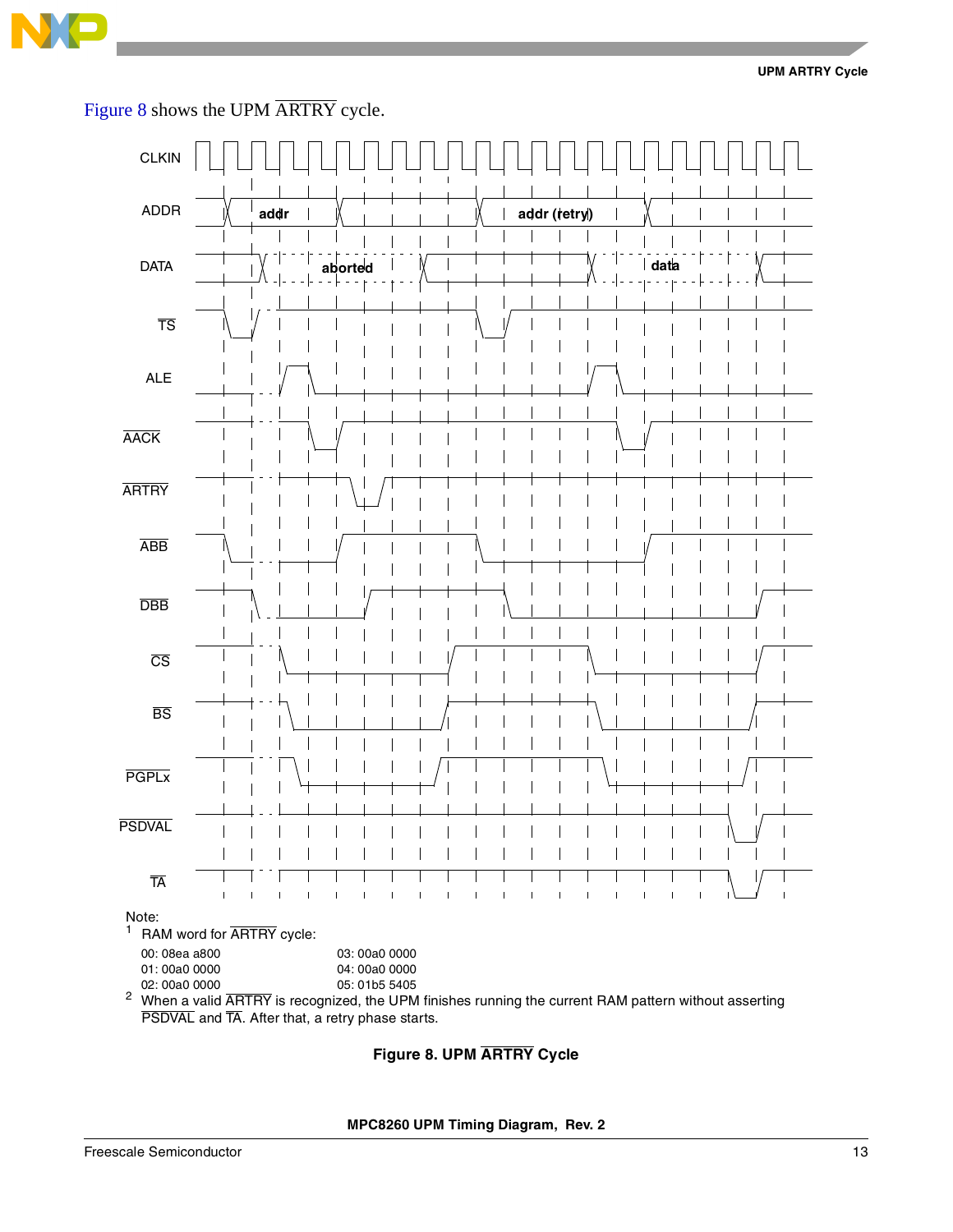![](_page_13_Picture_0.jpeg)

**UPM Read-Modify-Write Cycle**

## **4 UPM Read-Modify-Write Cycle**

If the UPM is programmed for read-modify-write parity checking or ECC correction and checking, every write access to memory that is less than the port size automatically causes a read-modify-write cycle.

The following is an example of RAM code:

| Read Pattern: |                |
|---------------|----------------|
| 00: 08ea a800 |                |
| 01: 00a0 0000 |                |
| 02: 00a0 0000 |                |
| 03:00a0000    |                |
| 04: 00a0 0000 |                |
| 05: 01b5 5405 |                |
|               | Write Pattern: |
| 18: 0800 0000 |                |

19: 0000 0005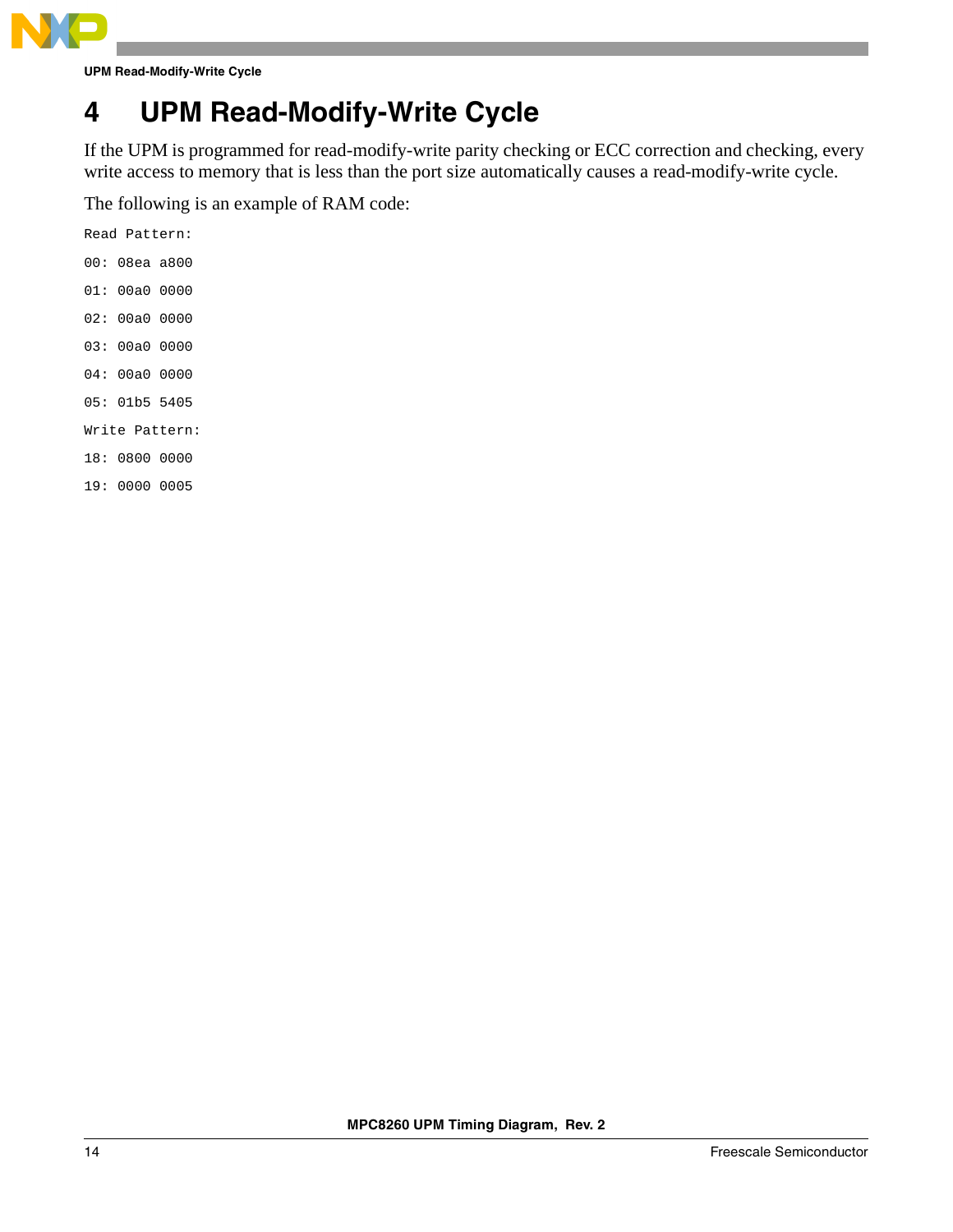![](_page_14_Picture_0.jpeg)

![](_page_14_Figure_2.jpeg)

[Figure 9](#page-14-0) shows a 32-bit write to a 64-bit port to trigger the read-modify-write cycle.

<span id="page-14-0"></span>**Figure 9. UPM with Read-Modify-Write Cycle**